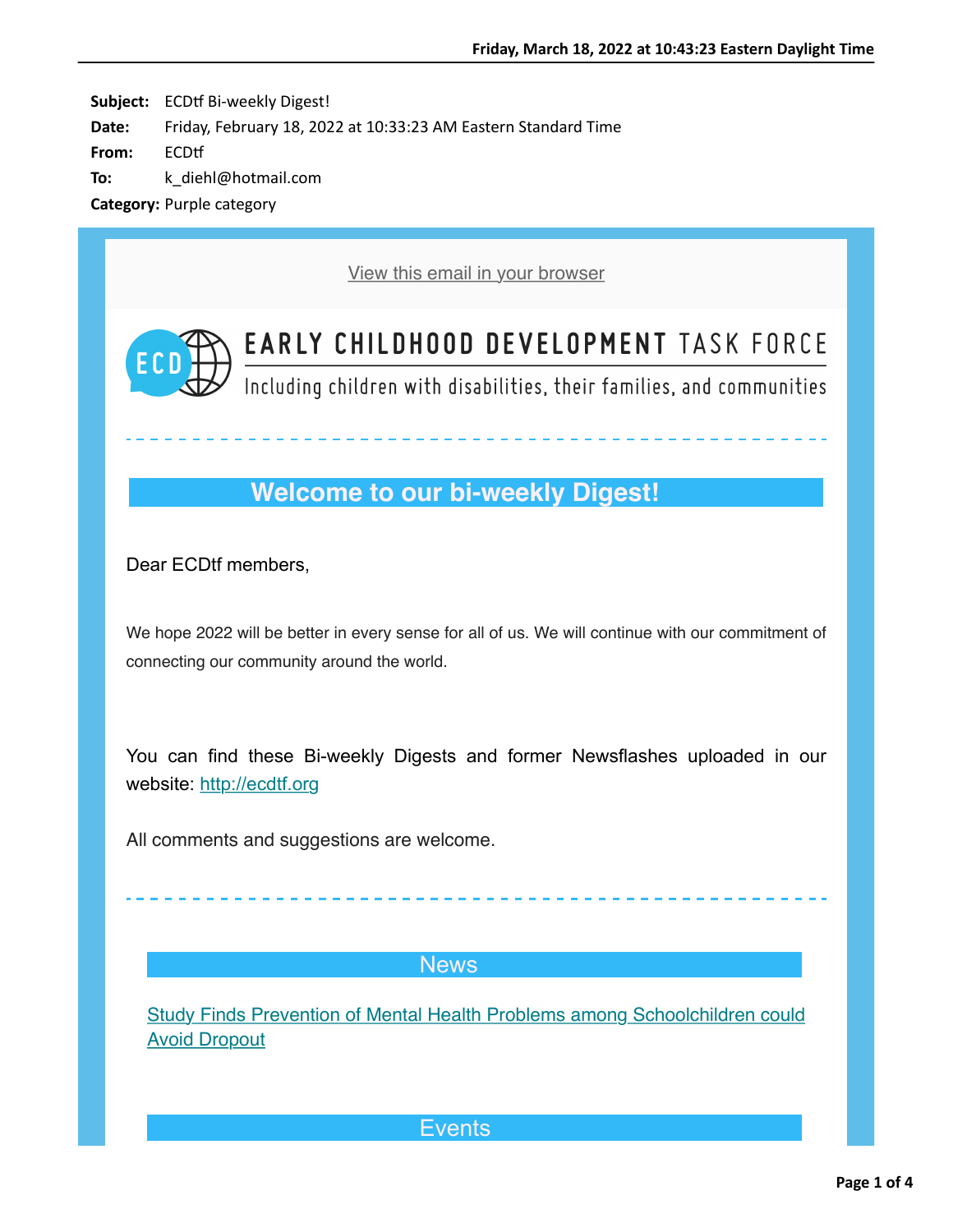**Webinar:** [Dual Language Learners with Disabilities](https://na01.safelinks.protection.outlook.com/?url=https%3A%2F%2Fhotmail.us20.list-manage.com%2Ftrack%2Fclick%3Fu%3Dfdbb07179dc5a2d4ccfab37d9%26id%3D6954a0b4d3%26e%3D59e8206939&data=04%7C01%7C%7C91fc028dd0394825c53008d9f2f3fe13%7C84df9e7fe9f640afb435aaaaaaaaaaaa%7C1%7C0%7C637807952037816788%7CUnknown%7CTWFpbGZsb3d8eyJWIjoiMC4wLjAwMDAiLCJQIjoiV2luMzIiLCJBTiI6Ik1haWwiLCJXVCI6Mn0%3D%7C3000&sdata=s0kzV%2Bc8AOc9Y%2FhiTZQOcJI3sSFv7TF19Zg6U4%2BDw6Q%3D&reserved=0) Tuesday, February 22, 2022

**Webinar[:](https://na01.safelinks.protection.outlook.com/?url=https%3A%2F%2Fhotmail.us20.list-manage.com%2Ftrack%2Fclick%3Fu%3Dfdbb07179dc5a2d4ccfab37d9%26id%3Dbd7e80375b%26e%3D59e8206939&data=04%7C01%7C%7C91fc028dd0394825c53008d9f2f3fe13%7C84df9e7fe9f640afb435aaaaaaaaaaaa%7C1%7C0%7C637807952037816788%7CUnknown%7CTWFpbGZsb3d8eyJWIjoiMC4wLjAwMDAiLCJQIjoiV2luMzIiLCJBTiI6Ik1haWwiLCJXVCI6Mn0%3D%7C3000&sdata=TbyIFEo7qSPXNRrYGodJu0J%2FFnBhNCfSYaXWuezvwOc%3D&reserved=0)** [Safe Places, Thriving Children: Embedding Trauma-Informed](https://na01.safelinks.protection.outlook.com/?url=https%3A%2F%2Fhotmail.us20.list-manage.com%2Ftrack%2Fclick%3Fu%3Dfdbb07179dc5a2d4ccfab37d9%26id%3D4a6ec7048f%26e%3D59e8206939&data=04%7C01%7C%7C91fc028dd0394825c53008d9f2f3fe13%7C84df9e7fe9f640afb435aaaaaaaaaaaa%7C1%7C0%7C637807952037816788%7CUnknown%7CTWFpbGZsb3d8eyJWIjoiMC4wLjAwMDAiLCJQIjoiV2luMzIiLCJBTiI6Ik1haWwiLCJXVCI6Mn0%3D%7C3000&sdata=vpGRZhjprXQ6nWvfBYk%2BAdszQW%2BGw2NPesPyyfPG%2Bhc%3D&reserved=0) Practices into Alternative Care Settings 24 Feb 2022

### **Some interesting articles and report**

**Report:** [Prospects for children in 2022: a global outlook](https://na01.safelinks.protection.outlook.com/?url=https%3A%2F%2Fhotmail.us20.list-manage.com%2Ftrack%2Fclick%3Fu%3Dfdbb07179dc5a2d4ccfab37d9%26id%3D06caf5e716%26e%3D59e8206939&data=04%7C01%7C%7C91fc028dd0394825c53008d9f2f3fe13%7C84df9e7fe9f640afb435aaaaaaaaaaaa%7C1%7C0%7C637807952037816788%7CUnknown%7CTWFpbGZsb3d8eyJWIjoiMC4wLjAwMDAiLCJQIjoiV2luMzIiLCJBTiI6Ik1haWwiLCJXVCI6Mn0%3D%7C3000&sdata=XvxPzWDHpDIwZnHE%2BLV%2FsYHLgXhAKStYGLWicl4p%2FIk%3D&reserved=0)

**Report:** [Report: Models of best practices for children's participation in decision](https://na01.safelinks.protection.outlook.com/?url=https%3A%2F%2Fhotmail.us20.list-manage.com%2Ftrack%2Fclick%3Fu%3Dfdbb07179dc5a2d4ccfab37d9%26id%3Dd572d9e0f9%26e%3D59e8206939&data=04%7C01%7C%7C91fc028dd0394825c53008d9f2f3fe13%7C84df9e7fe9f640afb435aaaaaaaaaaaa%7C1%7C0%7C637807952037816788%7CUnknown%7CTWFpbGZsb3d8eyJWIjoiMC4wLjAwMDAiLCJQIjoiV2luMzIiLCJBTiI6Ik1haWwiLCJXVCI6Mn0%3D%7C3000&sdata=NNfBa41oqoL%2BXMk41XA7Eg7uClsWrSerJSjmHLtoTzw%3D&reserved=0)making

**Report:** [Ending corporal punishment in the early years of childhood: an essential](https://na01.safelinks.protection.outlook.com/?url=https%3A%2F%2Fhotmail.us20.list-manage.com%2Ftrack%2Fclick%3Fu%3Dfdbb07179dc5a2d4ccfab37d9%26id%3Da85053783a%26e%3D59e8206939&data=04%7C01%7C%7C91fc028dd0394825c53008d9f2f3fe13%7C84df9e7fe9f640afb435aaaaaaaaaaaa%7C1%7C0%7C637807952037816788%7CUnknown%7CTWFpbGZsb3d8eyJWIjoiMC4wLjAwMDAiLCJQIjoiV2luMzIiLCJBTiI6Ik1haWwiLCJXVCI6Mn0%3D%7C3000&sdata=GaqkP6DvNVz0A%2BTHkbo4ViulII9rGjahXFVhh86AS%2FM%3D&reserved=0) right and need of every young child

**Report:** [Department Submits the 43rd Annual Report to Congress on Nation's](https://na01.safelinks.protection.outlook.com/?url=https%3A%2F%2Fhotmail.us20.list-manage.com%2Ftrack%2Fclick%3Fu%3Dfdbb07179dc5a2d4ccfab37d9%26id%3D844694d7e7%26e%3D59e8206939&data=04%7C01%7C%7C91fc028dd0394825c53008d9f2f3fe13%7C84df9e7fe9f640afb435aaaaaaaaaaaa%7C1%7C0%7C637807952037816788%7CUnknown%7CTWFpbGZsb3d8eyJWIjoiMC4wLjAwMDAiLCJQIjoiV2luMzIiLCJBTiI6Ik1haWwiLCJXVCI6Mn0%3D%7C3000&sdata=qSGxBrcHY91RdgCpgUkdcxK%2Bt8Fqii2pqxs%2FuubcZCc%3D&reserved=0) Progress Related to the Individuals with Disabilities Education Act

**Report:** [The State of the Global Education Crisis: A Path to Recovery](https://na01.safelinks.protection.outlook.com/?url=https%3A%2F%2Fhotmail.us20.list-manage.com%2Ftrack%2Fclick%3Fu%3Dfdbb07179dc5a2d4ccfab37d9%26id%3D5c8f60a889%26e%3D59e8206939&data=04%7C01%7C%7C91fc028dd0394825c53008d9f2f3fe13%7C84df9e7fe9f640afb435aaaaaaaaaaaa%7C1%7C0%7C637807952037816788%7CUnknown%7CTWFpbGZsb3d8eyJWIjoiMC4wLjAwMDAiLCJQIjoiV2luMzIiLCJBTiI6Ik1haWwiLCJXVCI6Mn0%3D%7C3000&sdata=CNy5avyRSLoZLXhnMvlYDyz6b9MgMp3vCS2D6biQMKI%3D&reserved=0)

**Article:** [Clinical and public policy interventions to address food insecurity among](https://na01.safelinks.protection.outlook.com/?url=https%3A%2F%2Fhotmail.us20.list-manage.com%2Ftrack%2Fclick%3Fu%3Dfdbb07179dc5a2d4ccfab37d9%26id%3Dbd071132c5%26e%3D59e8206939&data=04%7C01%7C%7C91fc028dd0394825c53008d9f2f3fe13%7C84df9e7fe9f640afb435aaaaaaaaaaaa%7C1%7C0%7C637807952037816788%7CUnknown%7CTWFpbGZsb3d8eyJWIjoiMC4wLjAwMDAiLCJQIjoiV2luMzIiLCJBTiI6Ik1haWwiLCJXVCI6Mn0%3D%7C3000&sdata=ssva0Nn7tIsx%2B4JuDKFOU9I4l2BG7EnU0bZ%2FEQah3GE%3D&reserved=0) children

**Article:** [Addressing social determinants of health in pediatric health systems:](https://na01.safelinks.protection.outlook.com/?url=https%3A%2F%2Fhotmail.us20.list-manage.com%2Ftrack%2Fclick%3Fu%3Dfdbb07179dc5a2d4ccfab37d9%26id%3D6fc04fc0b7%26e%3D59e8206939&data=04%7C01%7C%7C91fc028dd0394825c53008d9f2f3fe13%7C84df9e7fe9f640afb435aaaaaaaaaaaa%7C1%7C0%7C637807952037816788%7CUnknown%7CTWFpbGZsb3d8eyJWIjoiMC4wLjAwMDAiLCJQIjoiV2luMzIiLCJBTiI6Ik1haWwiLCJXVCI6Mn0%3D%7C3000&sdata=Jb7BhKHMhsQiUY0GvyCEN1VD09m5cSUeOWxvCnFSEm0%3D&reserved=0) balancing mission and financial sustainability

**Report:** [Strengthening the Child Nutrition Programs](https://na01.safelinks.protection.outlook.com/?url=https%3A%2F%2Fhotmail.us20.list-manage.com%2Ftrack%2Fclick%3Fu%3Dfdbb07179dc5a2d4ccfab37d9%26id%3D3caba6b5f4%26e%3D59e8206939&data=04%7C01%7C%7C91fc028dd0394825c53008d9f2f3fe13%7C84df9e7fe9f640afb435aaaaaaaaaaaa%7C1%7C0%7C637807952037816788%7CUnknown%7CTWFpbGZsb3d8eyJWIjoiMC4wLjAwMDAiLCJQIjoiV2luMzIiLCJBTiI6Ik1haWwiLCJXVCI6Mn0%3D%7C3000&sdata=VdPxju0MFTyFUsEQ5433SX2dUhtW2gztIWMfWFf0trU%3D&reserved=0)

## **RESOURCES**

**Article**[: Don't Return to Your School's Pre-Pandemic Schedule. Improve It Through](https://na01.safelinks.protection.outlook.com/?url=https%3A%2F%2Fhotmail.us20.list-manage.com%2Ftrack%2Fclick%3Fu%3Dfdbb07179dc5a2d4ccfab37d9%26id%3Dab3508607a%26e%3D59e8206939&data=04%7C01%7C%7C91fc028dd0394825c53008d9f2f3fe13%7C84df9e7fe9f640afb435aaaaaaaaaaaa%7C1%7C0%7C637807952037816788%7CUnknown%7CTWFpbGZsb3d8eyJWIjoiMC4wLjAwMDAiLCJQIjoiV2luMzIiLCJBTiI6Ik1haWwiLCJXVCI6Mn0%3D%7C3000&sdata=qEUVNpzxFxQqRcL9nn7M3TovVCf494Mudl9DeKLjjZ8%3D&reserved=0)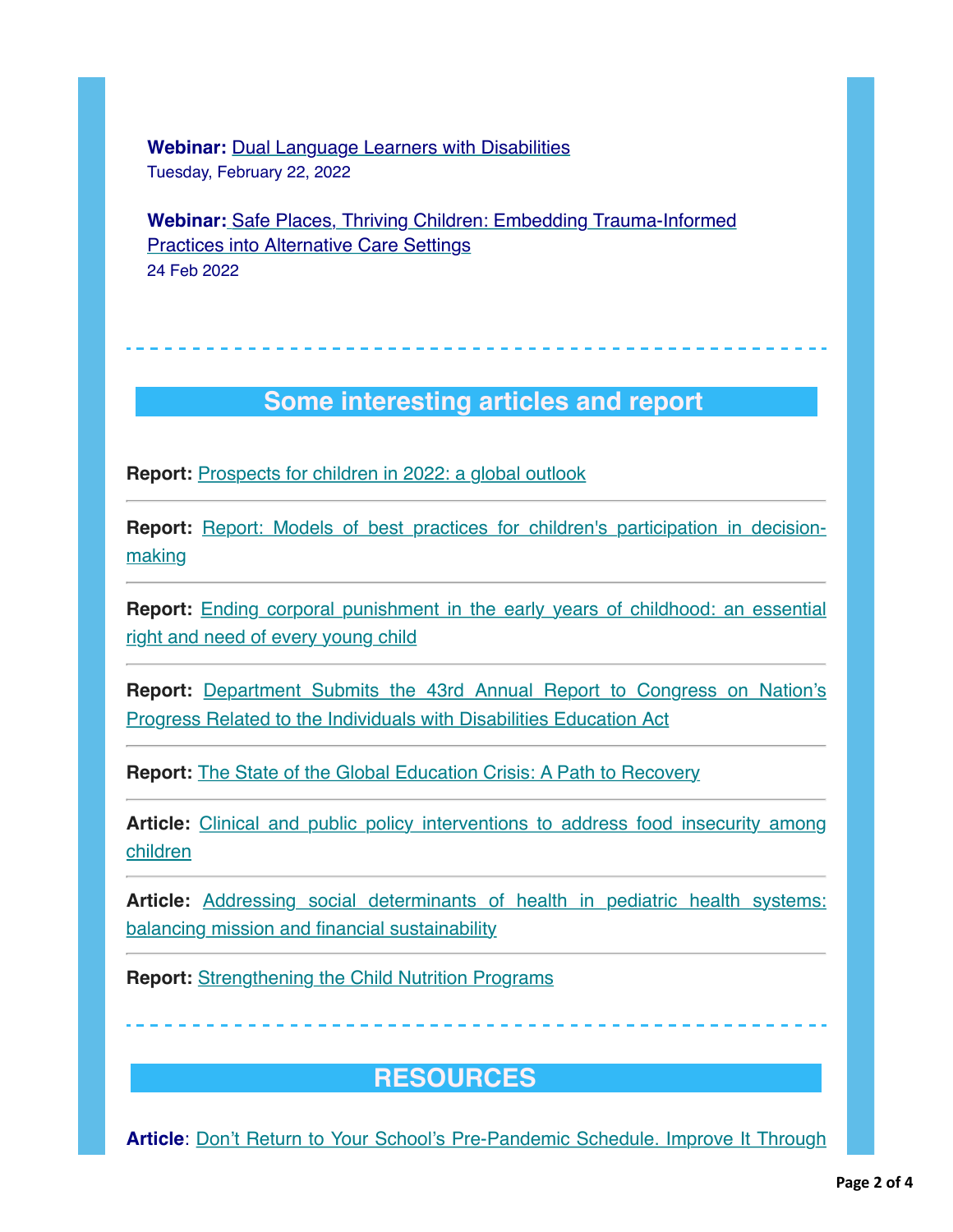### [Brain Science.](https://na01.safelinks.protection.outlook.com/?url=https%3A%2F%2Fhotmail.us20.list-manage.com%2Ftrack%2Fclick%3Fu%3Dfdbb07179dc5a2d4ccfab37d9%26id%3Dab3508607a%26e%3D59e8206939&data=04%7C01%7C%7C91fc028dd0394825c53008d9f2f3fe13%7C84df9e7fe9f640afb435aaaaaaaaaaaa%7C1%7C0%7C637807952037816788%7CUnknown%7CTWFpbGZsb3d8eyJWIjoiMC4wLjAwMDAiLCJQIjoiV2luMzIiLCJBTiI6Ik1haWwiLCJXVCI6Mn0%3D%7C3000&sdata=qEUVNpzxFxQqRcL9nn7M3TovVCf494Mudl9DeKLjjZ8%3D&reserved=0)

**Article**: [Fostering a Feeling of Security in Young Students](https://na01.safelinks.protection.outlook.com/?url=https%3A%2F%2Fhotmail.us20.list-manage.com%2Ftrack%2Fclick%3Fu%3Dfdbb07179dc5a2d4ccfab37d9%26id%3D3c51d17bbd%26e%3D59e8206939&data=04%7C01%7C%7C91fc028dd0394825c53008d9f2f3fe13%7C84df9e7fe9f640afb435aaaaaaaaaaaa%7C1%7C0%7C637807952037816788%7CUnknown%7CTWFpbGZsb3d8eyJWIjoiMC4wLjAwMDAiLCJQIjoiV2luMzIiLCJBTiI6Ik1haWwiLCJXVCI6Mn0%3D%7C3000&sdata=Tulm7kl3aqJ0H8OPxXGoFtL%2FHV1wRo%2Fazhc2SnRFT2Y%3D&reserved=0)

**Article: [Duran: Young People Facing Challenges Need Schools & Services to Work](https://na01.safelinks.protection.outlook.com/?url=https%3A%2F%2Fhotmail.us20.list-manage.com%2Ftrack%2Fclick%3Fu%3Dfdbb07179dc5a2d4ccfab37d9%26id%3D92bb119a03%26e%3D59e8206939&data=04%7C01%7C%7C91fc028dd0394825c53008d9f2f3fe13%7C84df9e7fe9f640afb435aaaaaaaaaaaa%7C1%7C0%7C637807952037816788%7CUnknown%7CTWFpbGZsb3d8eyJWIjoiMC4wLjAwMDAiLCJQIjoiV2luMzIiLCJBTiI6Ik1haWwiLCJXVCI6Mn0%3D%7C3000&sdata=WhZGAf7o4AxDD9EiU5%2FtK6zOucCuSfMzTKFi7Ap0qGQ%3D&reserved=0)** Together to Support and Nurture Them as They Build Their Futures

**Article**[: After setbacks, dyslexia screening for young students moves forward in](https://na01.safelinks.protection.outlook.com/?url=https%3A%2F%2Fhotmail.us20.list-manage.com%2Ftrack%2Fclick%3Fu%3Dfdbb07179dc5a2d4ccfab37d9%26id%3D5cb303d8d2%26e%3D59e8206939&data=04%7C01%7C%7C91fc028dd0394825c53008d9f2f3fe13%7C84df9e7fe9f640afb435aaaaaaaaaaaa%7C1%7C0%7C637807952037816788%7CUnknown%7CTWFpbGZsb3d8eyJWIjoiMC4wLjAwMDAiLCJQIjoiV2luMzIiLCJBTiI6Ik1haWwiLCJXVCI6Mn0%3D%7C3000&sdata=3kVLnI0I2xK1hHiN1eWMYZYUoeIBBSoxM55QpTFuIec%3D&reserved=0) California schools

**Article**[: The problem of violence in schools remains acute in Ukraine: the results of](https://na01.safelinks.protection.outlook.com/?url=https%3A%2F%2Fhotmail.us20.list-manage.com%2Ftrack%2Fclick%3Fu%3Dfdbb07179dc5a2d4ccfab37d9%26id%3D9a766faa1b%26e%3D59e8206939&data=04%7C01%7C%7C91fc028dd0394825c53008d9f2f3fe13%7C84df9e7fe9f640afb435aaaaaaaaaaaa%7C1%7C0%7C637807952037816788%7CUnknown%7CTWFpbGZsb3d8eyJWIjoiMC4wLjAwMDAiLCJQIjoiV2luMzIiLCJBTiI6Ik1haWwiLCJXVCI6Mn0%3D%7C3000&sdata=MT6euiXA8dHo9OK4JxrcIuANlWfaJdMKBkAjnveZlUE%3D&reserved=0) the Tdh survey

**Article**[:](https://na01.safelinks.protection.outlook.com/?url=https%3A%2F%2Fhotmail.us20.list-manage.com%2Ftrack%2Fclick%3Fu%3Dfdbb07179dc5a2d4ccfab37d9%26id%3D1146f295cf%26e%3D59e8206939&data=04%7C01%7C%7C91fc028dd0394825c53008d9f2f3fe13%7C84df9e7fe9f640afb435aaaaaaaaaaaa%7C1%7C0%7C637807952037816788%7CUnknown%7CTWFpbGZsb3d8eyJWIjoiMC4wLjAwMDAiLCJQIjoiV2luMzIiLCJBTiI6Ik1haWwiLCJXVCI6Mn0%3D%7C3000&sdata=80pDwB4QYtqC4mAQRk%2FXOHNSVYsNCzEHVOvDuFmq7Cg%3D&reserved=0) [Behavior Problems at School: A Complete Problem-Solving Guide for](https://na01.safelinks.protection.outlook.com/?url=https%3A%2F%2Fhotmail.us20.list-manage.com%2Ftrack%2Fclick%3Fu%3Dfdbb07179dc5a2d4ccfab37d9%26id%3Dc98ed11368%26e%3D59e8206939&data=04%7C01%7C%7C91fc028dd0394825c53008d9f2f3fe13%7C84df9e7fe9f640afb435aaaaaaaaaaaa%7C1%7C0%7C637807952037816788%7CUnknown%7CTWFpbGZsb3d8eyJWIjoiMC4wLjAwMDAiLCJQIjoiV2luMzIiLCJBTiI6Ik1haWwiLCJXVCI6Mn0%3D%7C3000&sdata=FOObD9rYc1mv3IjxcKiPFU1k32azJMEH2yxZWNdgnWQ%3D&reserved=0) **Parents** 

Article[: "Emotions are Contagious: How We Conjured a Calm, Collaborative](https://na01.safelinks.protection.outlook.com/?url=https%3A%2F%2Fhotmail.us20.list-manage.com%2Ftrack%2Fclick%3Fu%3Dfdbb07179dc5a2d4ccfab37d9%26id%3D1384208aec%26e%3D59e8206939&data=04%7C01%7C%7C91fc028dd0394825c53008d9f2f3fe13%7C84df9e7fe9f640afb435aaaaaaaaaaaa%7C1%7C0%7C637807952037973006%7CUnknown%7CTWFpbGZsb3d8eyJWIjoiMC4wLjAwMDAiLCJQIjoiV2luMzIiLCJBTiI6Ik1haWwiLCJXVCI6Mn0%3D%7C3000&sdata=IuNS%2BAkPSD0C0PZXER5TGvwOkS%2B0HflhBQASHfqa20Q%3D&reserved=0) Discipline Ethos"

**Article**[: What is Auditory Processing Disorder? Symptoms, Comorbidities, and](https://na01.safelinks.protection.outlook.com/?url=https%3A%2F%2Fhotmail.us20.list-manage.com%2Ftrack%2Fclick%3Fu%3Dfdbb07179dc5a2d4ccfab37d9%26id%3Da3733c4b46%26e%3D59e8206939&data=04%7C01%7C%7C91fc028dd0394825c53008d9f2f3fe13%7C84df9e7fe9f640afb435aaaaaaaaaaaa%7C1%7C0%7C637807952037973006%7CUnknown%7CTWFpbGZsb3d8eyJWIjoiMC4wLjAwMDAiLCJQIjoiV2luMzIiLCJBTiI6Ik1haWwiLCJXVCI6Mn0%3D%7C3000&sdata=ppmvGFeQYGRTfOquZZUu4PR%2FQfgqV6crmZ9pF4Ooh3Q%3D&reserved=0) **Exercises** 

**Article:** [Has Inclusion Gone Too Far?](https://na01.safelinks.protection.outlook.com/?url=https%3A%2F%2Fhotmail.us20.list-manage.com%2Ftrack%2Fclick%3Fu%3Dfdbb07179dc5a2d4ccfab37d9%26id%3D60401b0ddf%26e%3D59e8206939&data=04%7C01%7C%7C91fc028dd0394825c53008d9f2f3fe13%7C84df9e7fe9f640afb435aaaaaaaaaaaa%7C1%7C0%7C637807952037973006%7CUnknown%7CTWFpbGZsb3d8eyJWIjoiMC4wLjAwMDAiLCJQIjoiV2luMzIiLCJBTiI6Ik1haWwiLCJXVCI6Mn0%3D%7C3000&sdata=GqpY7zV3bIRxFY24zipzMRsnG0MkCWuCHlWM6AtdMZQ%3D&reserved=0)

**Article**[:](https://na01.safelinks.protection.outlook.com/?url=https%3A%2F%2Fhotmail.us20.list-manage.com%2Ftrack%2Fclick%3Fu%3Dfdbb07179dc5a2d4ccfab37d9%26id%3D7bf5e3aa7b%26e%3D59e8206939&data=04%7C01%7C%7C91fc028dd0394825c53008d9f2f3fe13%7C84df9e7fe9f640afb435aaaaaaaaaaaa%7C1%7C0%7C637807952037973006%7CUnknown%7CTWFpbGZsb3d8eyJWIjoiMC4wLjAwMDAiLCJQIjoiV2luMzIiLCJBTiI6Ik1haWwiLCJXVCI6Mn0%3D%7C3000&sdata=GjheOmvdGRFAEM4UC12hfWQbEXAznvgYDR1n%2FY0IAWs%3D&reserved=0) [New opportunities to create healthier generations of children](https://na01.safelinks.protection.outlook.com/?url=https%3A%2F%2Fhotmail.us20.list-manage.com%2Ftrack%2Fclick%3Fu%3Dfdbb07179dc5a2d4ccfab37d9%26id%3D83689e71bd%26e%3D59e8206939&data=04%7C01%7C%7C91fc028dd0394825c53008d9f2f3fe13%7C84df9e7fe9f640afb435aaaaaaaaaaaa%7C1%7C0%7C637807952037973006%7CUnknown%7CTWFpbGZsb3d8eyJWIjoiMC4wLjAwMDAiLCJQIjoiV2luMzIiLCJBTiI6Ik1haWwiLCJXVCI6Mn0%3D%7C3000&sdata=CpHQWPNrWSFTgFGmGbGPAsNSRzb3VvuPE2A73%2BSABeQ%3D&reserved=0)

**Article**[: Mental health improved during the early months of COVID-19 for most](https://na01.safelinks.protection.outlook.com/?url=https%3A%2F%2Fhotmail.us20.list-manage.com%2Ftrack%2Fclick%3Fu%3Dfdbb07179dc5a2d4ccfab37d9%26id%3D088bc4e853%26e%3D59e8206939&data=04%7C01%7C%7C91fc028dd0394825c53008d9f2f3fe13%7C84df9e7fe9f640afb435aaaaaaaaaaaa%7C1%7C0%7C637807952037973006%7CUnknown%7CTWFpbGZsb3d8eyJWIjoiMC4wLjAwMDAiLCJQIjoiV2luMzIiLCJBTiI6Ik1haWwiLCJXVCI6Mn0%3D%7C3000&sdata=GyZa0K5BuCHxXdCHU3EsAZV2ZnHwNxlpwuL2BFZ1jh8%3D&reserved=0) youth, but not for Hispanic or gender non-binary youth

**Resource: [Remote Learning Packs](https://na01.safelinks.protection.outlook.com/?url=https%3A%2F%2Fhotmail.us20.list-manage.com%2Ftrack%2Fclick%3Fu%3Dfdbb07179dc5a2d4ccfab37d9%26id%3D25eb9a4b20%26e%3D59e8206939&data=04%7C01%7C%7C91fc028dd0394825c53008d9f2f3fe13%7C84df9e7fe9f640afb435aaaaaaaaaaaa%7C1%7C0%7C637807952037973006%7CUnknown%7CTWFpbGZsb3d8eyJWIjoiMC4wLjAwMDAiLCJQIjoiV2luMzIiLCJBTiI6Ik1haWwiLCJXVCI6Mn0%3D%7C3000&sdata=b%2FYZwbNR%2Bp1QUQwNbnHJl8LGblam%2F5wkPq5PVjHXodI%3D&reserved=0)** 

**Resource: [Racial Equity webpage](https://na01.safelinks.protection.outlook.com/?url=https%3A%2F%2Fhotmail.us20.list-manage.com%2Ftrack%2Fclick%3Fu%3Dfdbb07179dc5a2d4ccfab37d9%26id%3D0bc6e0f2af%26e%3D59e8206939&data=04%7C01%7C%7C91fc028dd0394825c53008d9f2f3fe13%7C84df9e7fe9f640afb435aaaaaaaaaaaa%7C1%7C0%7C637807952037973006%7CUnknown%7CTWFpbGZsb3d8eyJWIjoiMC4wLjAwMDAiLCJQIjoiV2luMzIiLCJBTiI6Ik1haWwiLCJXVCI6Mn0%3D%7C3000&sdata=DIZRkUJvYfJ2OH0LLYtR5TP8ENtf4eKb2WERnaeB7LA%3D&reserved=0)** 

**Report:** [C](https://na01.safelinks.protection.outlook.com/?url=https%3A%2F%2Fhotmail.us20.list-manage.com%2Ftrack%2Fclick%3Fu%3Dfdbb07179dc5a2d4ccfab37d9%26id%3D589f4701e3%26e%3D59e8206939&data=04%7C01%7C%7C91fc028dd0394825c53008d9f2f3fe13%7C84df9e7fe9f640afb435aaaaaaaaaaaa%7C1%7C0%7C637807952037973006%7CUnknown%7CTWFpbGZsb3d8eyJWIjoiMC4wLjAwMDAiLCJQIjoiV2luMzIiLCJBTiI6Ik1haWwiLCJXVCI6Mn0%3D%7C3000&sdata=7S7w7oEvE%2BKyBvyAevwnNY6U1wjJhQgX9PkuCoUb75U%3D&reserved=0)[onferencia Red Regional de Medición del Desarrollo Infantil](https://na01.safelinks.protection.outlook.com/?url=https%3A%2F%2Fhotmail.us20.list-manage.com%2Ftrack%2Fclick%3Fu%3Dfdbb07179dc5a2d4ccfab37d9%26id%3Db1828f610e%26e%3D59e8206939&data=04%7C01%7C%7C91fc028dd0394825c53008d9f2f3fe13%7C84df9e7fe9f640afb435aaaaaaaaaaaa%7C1%7C0%7C637807952037973006%7CUnknown%7CTWFpbGZsb3d8eyJWIjoiMC4wLjAwMDAiLCJQIjoiV2luMzIiLCJBTiI6Ik1haWwiLCJXVCI6Mn0%3D%7C3000&sdata=PcXXVS0xASRSKayNtiuwC4t17N1VRVAXzstMRVSClG4%3D&reserved=0)

**Resource:** [5 tips to help preschoolers with special needs during the pandemic](https://na01.safelinks.protection.outlook.com/?url=https%3A%2F%2Fhotmail.us20.list-manage.com%2Ftrack%2Fclick%3Fu%3Dfdbb07179dc5a2d4ccfab37d9%26id%3Dd754e2a7a7%26e%3D59e8206939&data=04%7C01%7C%7C91fc028dd0394825c53008d9f2f3fe13%7C84df9e7fe9f640afb435aaaaaaaaaaaa%7C1%7C0%7C637807952037973006%7CUnknown%7CTWFpbGZsb3d8eyJWIjoiMC4wLjAwMDAiLCJQIjoiV2luMzIiLCJBTiI6Ik1haWwiLCJXVCI6Mn0%3D%7C3000&sdata=S2Lp%2FzqJqUQqgibWs0EkA5JFzvADQMsi8fKJVii%2BYCE%3D&reserved=0)

**Resource:** [What is Transitional Kindergarten?](https://na01.safelinks.protection.outlook.com/?url=https%3A%2F%2Fhotmail.us20.list-manage.com%2Ftrack%2Fclick%3Fu%3Dfdbb07179dc5a2d4ccfab37d9%26id%3Dc3725865d6%26e%3D59e8206939&data=04%7C01%7C%7C91fc028dd0394825c53008d9f2f3fe13%7C84df9e7fe9f640afb435aaaaaaaaaaaa%7C1%7C0%7C637807952037973006%7CUnknown%7CTWFpbGZsb3d8eyJWIjoiMC4wLjAwMDAiLCJQIjoiV2luMzIiLCJBTiI6Ik1haWwiLCJXVCI6Mn0%3D%7C3000&sdata=ki4sJXYhDSvQzqrsBUaQRL2Oyuk2UROoCB%2F%2FyKqEjZQ%3D&reserved=0)